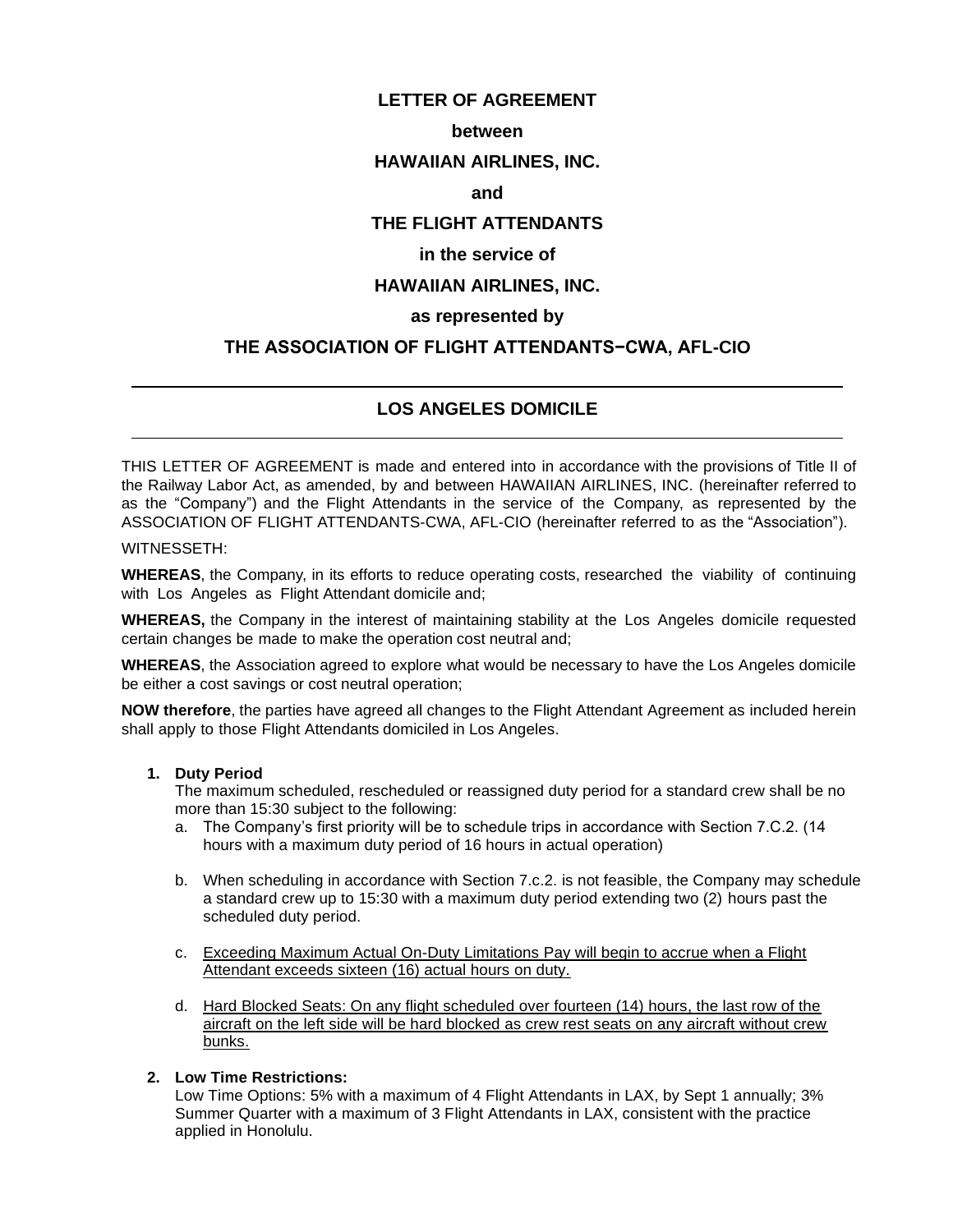#### **3. Unstacking:**

The unstacking procedures and guidelines applied in Honolulu will be applied in Los Angeles.

#### **4. Base Staffing:**

The Company will staff and maintain the domicile to reflect (eight) 8 bid positions for each LAX bid grouping based upon A-330 and B767 operations, and nine (9) for B787-9 operations. In the event any other equipment is placed in service, staffing will be contractual standard crew levels applicable to the other equipment. There will be no involuntary moves forced upon HNL Flight Attendants on the seniority roster as of date of signing below.

#### **5. Moving Expenses:**

Vacancies created under paragraph four (4) above will be open for a maximum of six (6) months. Voluntary moves during this period shall receive moving expenses at a flat rate in accordance with Section 5: Moving of \$2,500.

#### **6. Non-precedential:**

The parties agree the terms of this letter will not set precedent; the Company agrees it will not apply the terms herein to the Honolulu domicile.

THIS LETTER OF AGREEMENT shall remain in full force and effect, concurrent with the basic Agreement dated [*NEW CBA DATE*].

\_\_\_\_\_\_\_\_\_\_\_\_\_\_\_\_\_\_\_\_\_\_\_\_\_\_\_\_\_\_\_\_\_\_ \_\_\_\_\_\_\_\_\_\_\_\_\_\_\_\_\_\_\_\_\_\_\_\_\_\_\_\_\_\_\_\_

\_\_\_\_\_\_\_\_\_\_\_\_\_\_\_\_\_\_\_\_\_\_\_\_\_\_\_\_\_\_\_\_\_\_ \_\_\_\_\_\_\_\_\_\_\_\_\_\_\_\_\_\_\_\_\_\_\_\_\_\_\_\_\_\_\_\_

\_\_\_\_\_\_\_\_\_\_\_\_\_\_\_\_\_\_\_\_\_\_\_\_\_\_\_\_\_\_\_\_\_\_ \_\_\_\_\_\_\_\_\_\_\_\_\_\_\_\_\_\_\_\_\_\_\_\_\_\_\_\_\_\_\_\_

Signed this 18<sup>th</sup> of March, 2020

For For

ASSOCIATION OF FLIGHT ATTENDANTS HAWAIIAN AIRLINES

Sara Nelson **Gara Alexander Sara Nelson** Justin Doane

International President **International President** Vice President, Labor Relations

Sharon Soper **Robin Sparling** MEC President **Vice President**, In-Flight

Diana Huihui Doogan Mahuna Chairperson, Negotiating Committee Sr. Contract Administrator

\_\_\_\_\_\_\_\_\_\_\_\_\_\_\_\_\_\_\_\_\_\_\_\_\_\_\_\_\_\_\_\_\_\_

Ka'imi Lee Member, Negotiating Committee